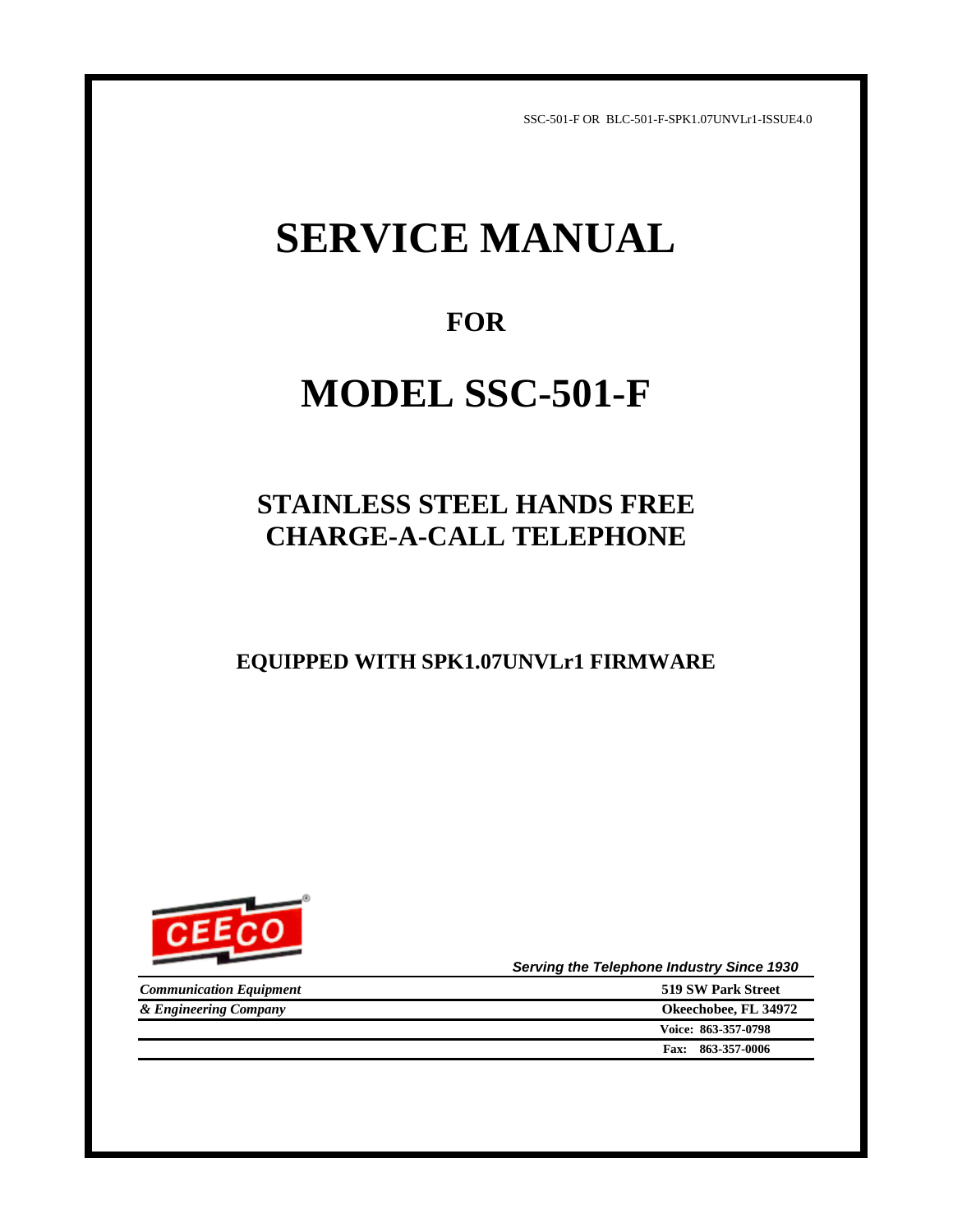# **IMPORTANT INFORMATION FOR CUSTOMER**

Please fill in before you continue*.*

The following information is necessary when calling CEECO for assistance.

| <b>MODEL NUMBER</b>  | MODEL SSC-501-F EQUIPPED WITH |
|----------------------|-------------------------------|
|                      | SPK1.07UNVLr1 FIRMWARE.       |
| <b>SERIAL NUMBER</b> |                               |
|                      |                               |
| DATE MANUFACTURED    |                               |
| LOCATION INSTALLED   |                               |

For us to better serve you, please have this information available when calling for technical support.

# *CEECO*

*Communication Equipment & Engineering Company*

519 SW Park Street Okeechobee, FL 34972

(863) 357-0798 Voice (863) 357-0006 Fax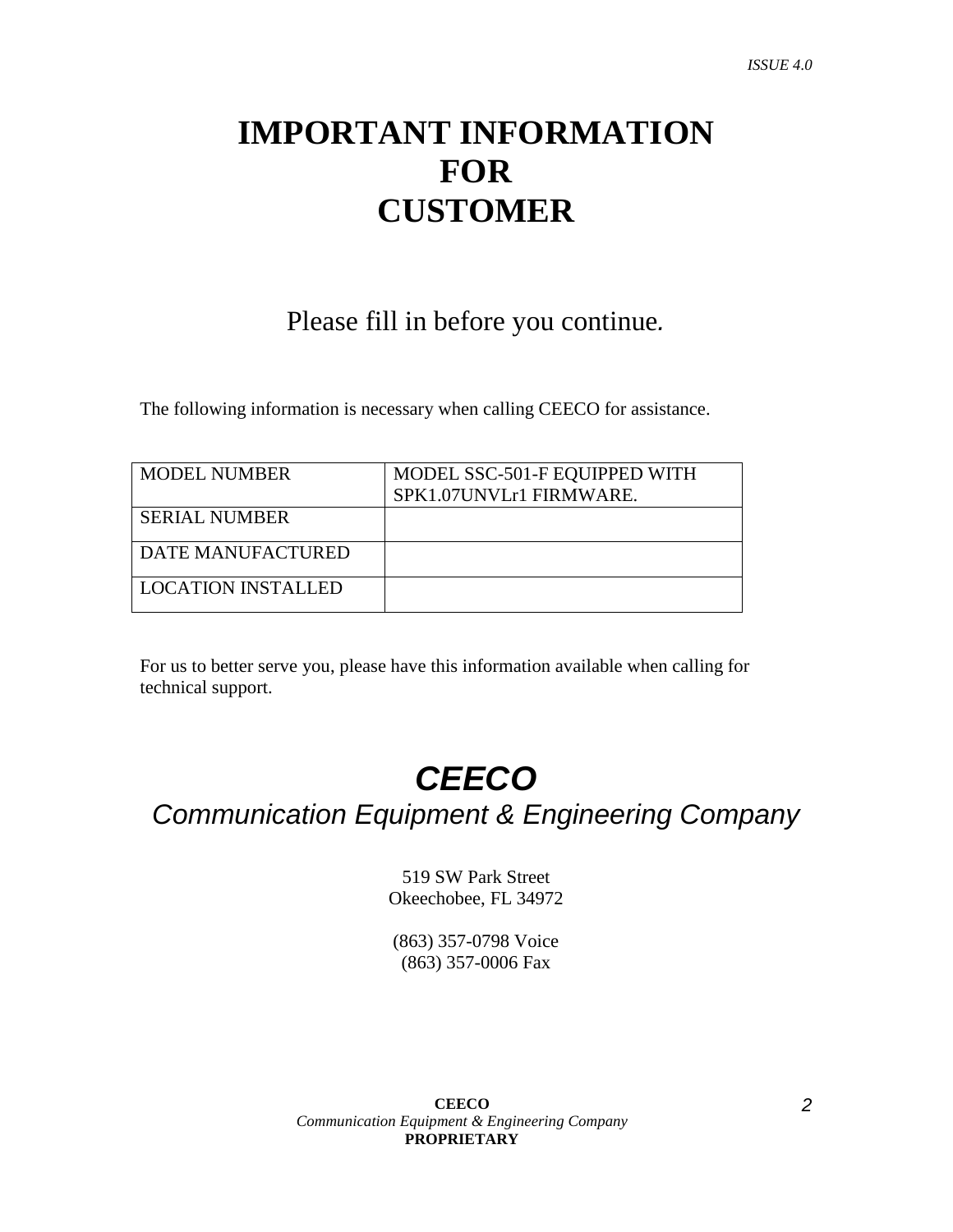## **TABLE OF CONTENTS**

|             | <b>SECTION</b><br><b>PAGE</b>                           |
|-------------|---------------------------------------------------------|
| 1.0         |                                                         |
| 2.0         |                                                         |
| 3.0         |                                                         |
|             |                                                         |
|             |                                                         |
|             |                                                         |
| 4.0         |                                                         |
|             |                                                         |
| 5.0         |                                                         |
| 6.0         |                                                         |
| 7.0         | <b>INSTALLATION NOTES AND ASSEMBLY INSTRUCTIONS  12</b> |
| 8.0         |                                                         |
| 9.0         |                                                         |
| 10.0        |                                                         |
| 11.0        |                                                         |
| 13.0        |                                                         |
| <b>14.0</b> |                                                         |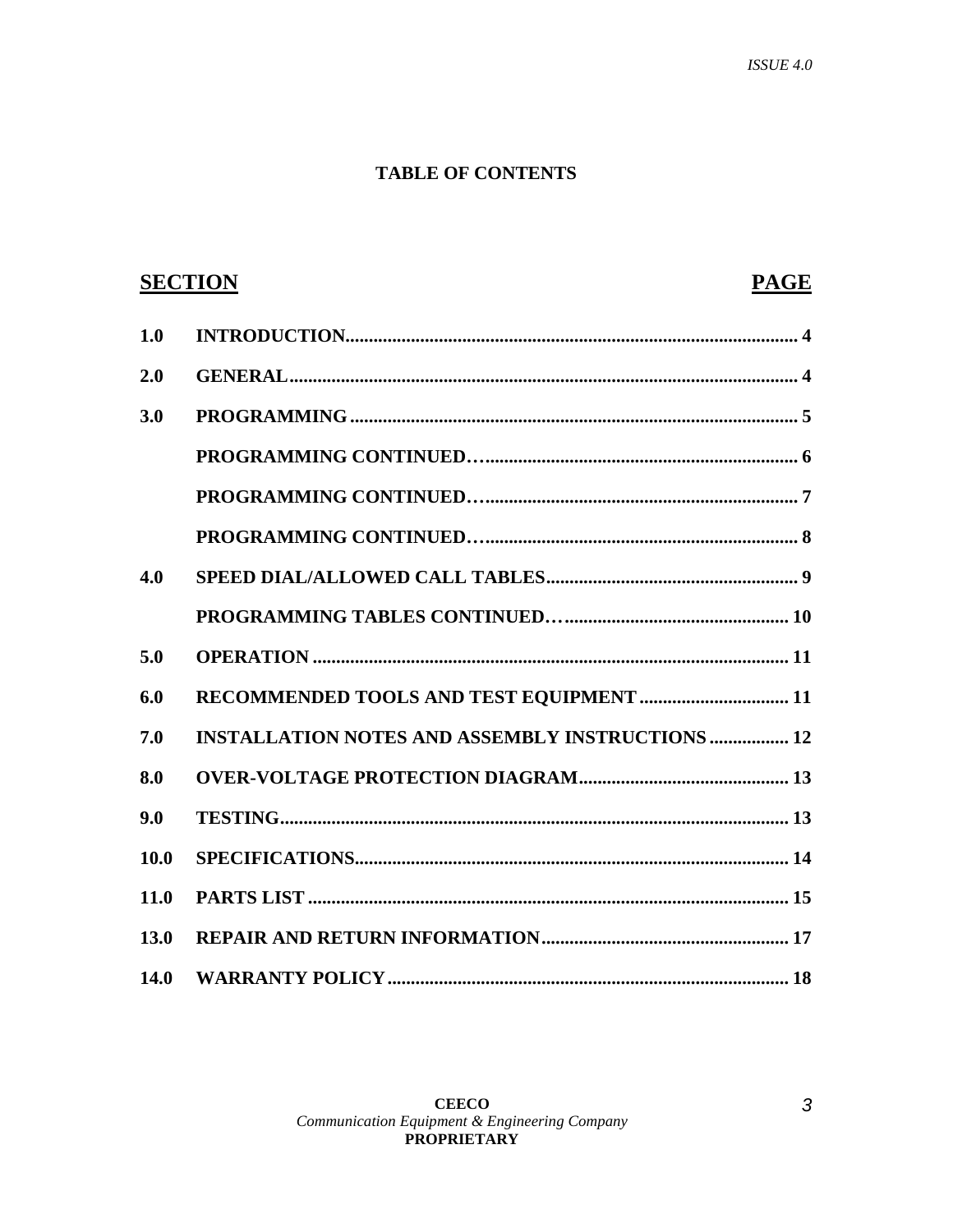## **1.0 INTRODUCTION**

The practices in this manual provide installation and maintenance information for the CEECO Model SSC-501-F Telephone, equipped with SPK1.07 UNVLr1 firmware.

The information in this manual is subject to change without notification.

For information not included in this manual, please call or write:

## **CEECO**

Customer Service 519 SW Park Street Okeechobee, FL 34972

(863) 357-0798 Voice (863) 357-0006 Fax

## **2.0 GENERAL**

- **2.1** The CEECO hands free telephone is a sturdy, vandal resistant, Stainless Steel Panel Speakerphone. Instead of a hookswitch and handset, the telephone has a Press to start/Press to stop button for initiation and termination of phone calls. Manual volume control is also provided inside the telephone.
- **2.2** The microphone is muted during periods of dial tone eliminating the use of hand held dialers.
- **2.3** Incoming calls may be allowed or blocked depending on the programming.
- **2.4** Programming is accomplished via the DTMF keypad.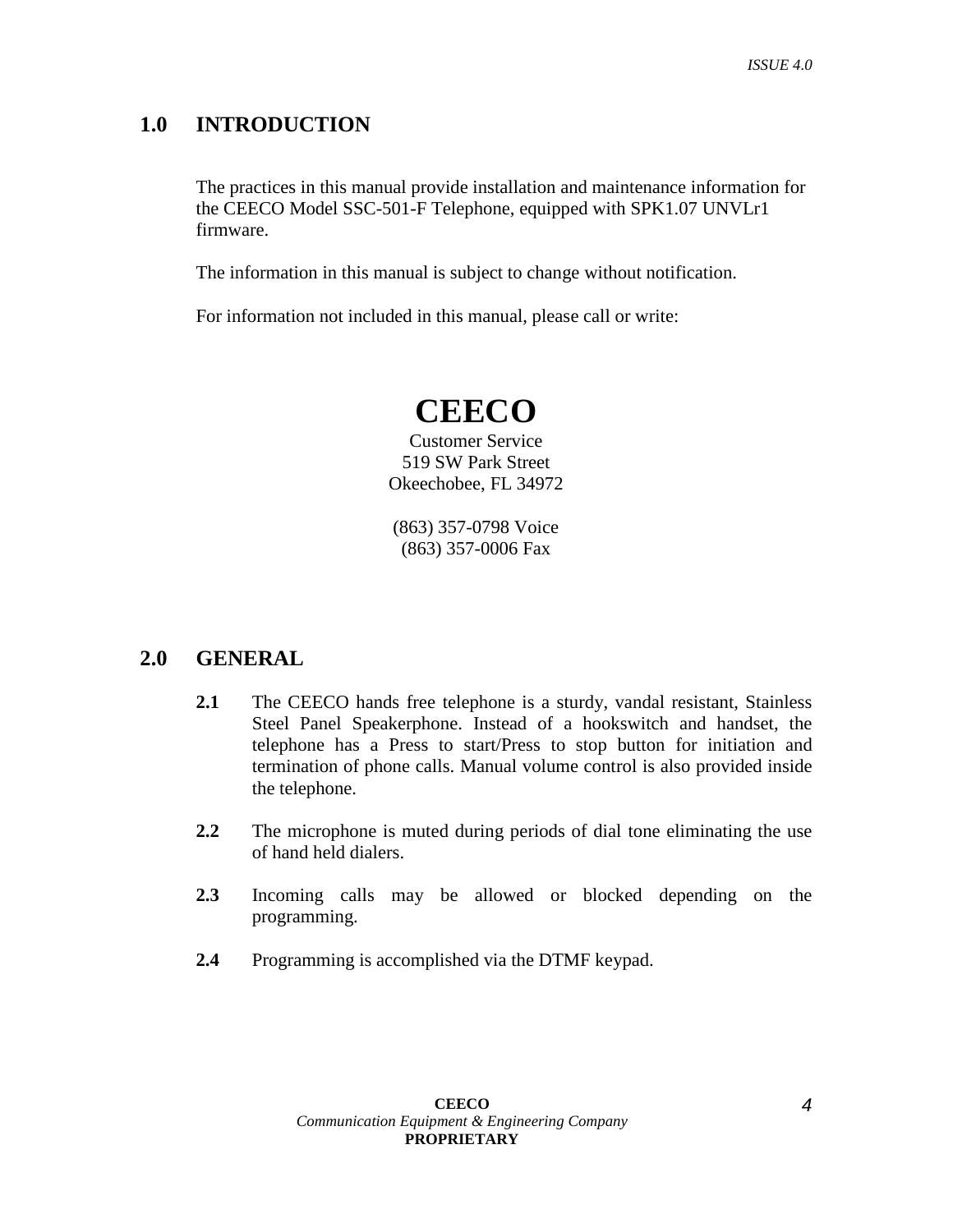## **3.0 PROGRAMMING**

- **NOTE:** It is recommended that you ground yourself to prevent ESD damage to the PCB(s).
- **3.1** Connect the phone to a working telephone line or a DTMF test set before programming.
- **3.2** Move the mini-jumpers (located on the CEECO-SPK Printed Circuit Board) to the "ON" position, as depicted on the last page of this manual.
- **3.3** Press the CALL button and wait for dial tone before programming any digits.
- **3.4** Each location is accessed by dialing the "#" sign and a two digit code. The valid program locations are: #00, #30-#69 (speed dial locations), and #70- #89 (allowed call locations). The previous contents of the location are automatically erased when the location code is accessed.

**NOTE**: Once the "#" (pound) key has been entered you may get an operator recording or a fast busy, please disregard and continue programming.

- **3.5** To **clear all** user programmable memory, with the phone on hook (no dial tone) and the mini-jumpers in the "ON" position, press the CALL button located on the front of the phone and dial **#97**.
- **3.6** Location "00" is the phone option location. It is comprised of ten digits, all of which must be filled to render the phone functional. By entering 0 or 1 into each of the 10 digits (digits 4 and 10 allow choices of 1-9 to be entered), the phone is customized to a particular installation. Be sure to record your entries in the option table for future reference.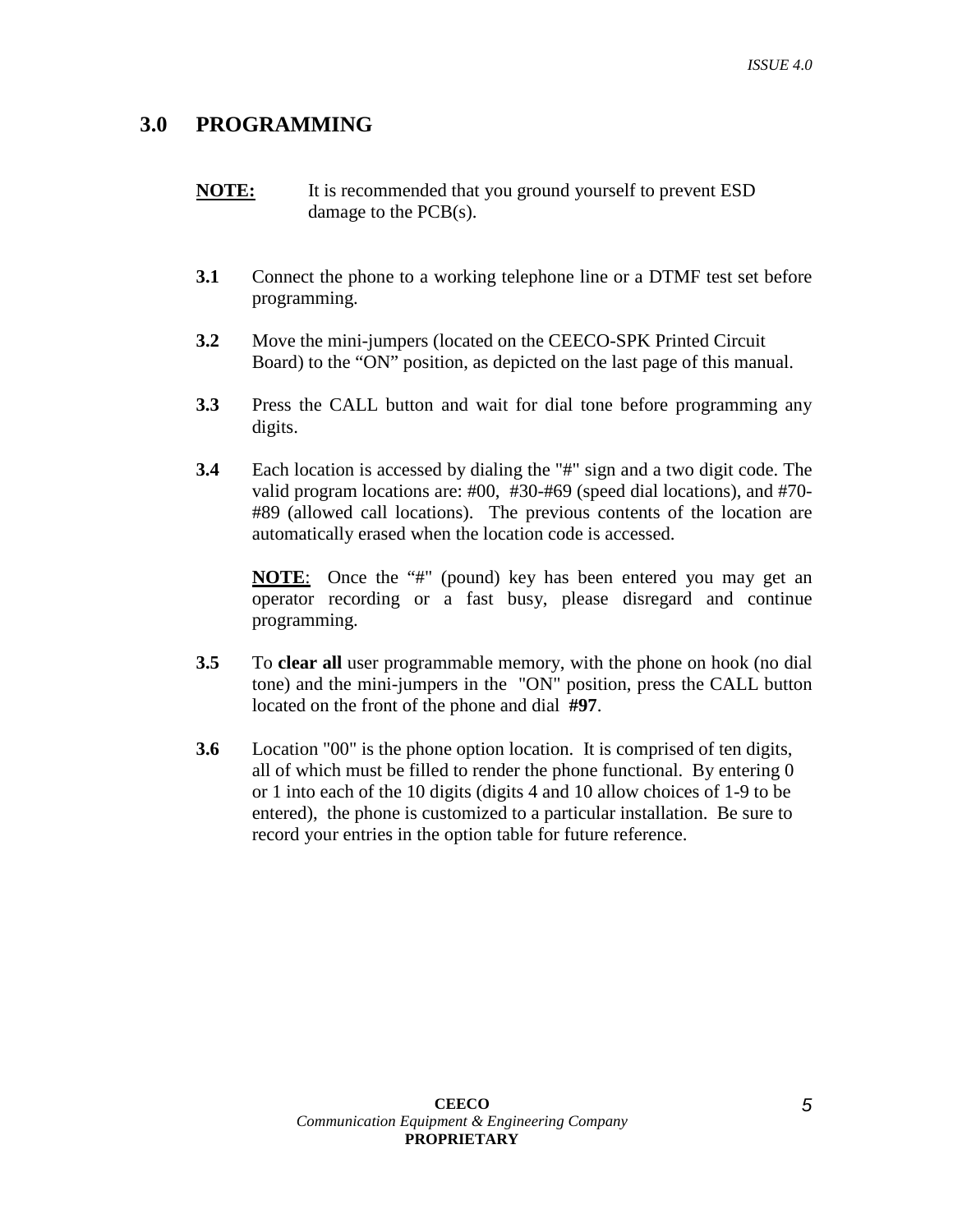## **PROGRAMMING CONTINUED…**

## **LOCATION #00:** (**OPTION TABLE**) #00 0 0 0 1 0 0 5  $-$ Digit  $1$ : 0 Call restrictions are in effect.

1 No call restrictions.

#### Digit 2:

- 0 No incoming calls allowed.
- 1 Incoming calls allowed.

#### Digit 3:

## 0 **Always 0 for this model**.

#### Digit 4:

| 0 No Conversation Time-Out.        | For <b>Call</b> Button |
|------------------------------------|------------------------|
| 1-9 Minutes Conversation Time-Out. |                        |

#### Digit 5:

0 **Always 0 for this model**.

#### Digit 6:

0 **Always 0 for this model.**

#### Digit 7:

1 **Always 1 for this model**.

#### Digit 8:

0 **Always 0 for this model**.

#### Digit 9:

0 **Always 0 for this model**.

#### Digit 10:

- 0 No Wink Detect
- l-9 Length of the Wink (l = 50ms incremental to 450ms entering a **5** is recommended)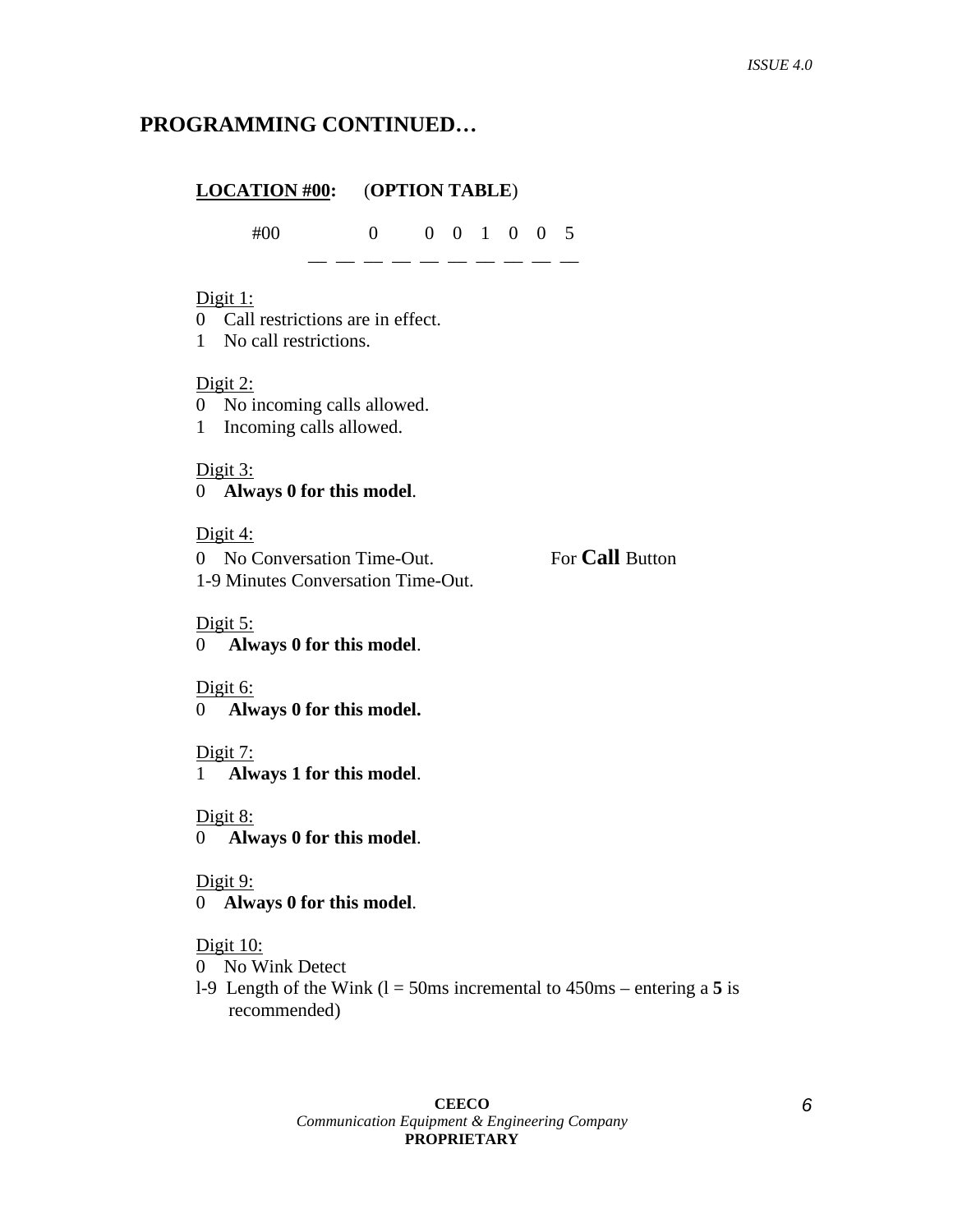## **PROGRAMMING CONTINUED…**

#### **EXAMPLE:**

DIAL #00 0106001005

 Phone will be set as follows: DIGIT 1 .. CALL RESTRICTIONS IN EFFECT DIGIT 2 .. INCOMING CALLS ALLOWED DIGIT 3 .. ALWAYS 0 DIGIT 4 .. 6 MINUTE TIME OUT DIGIT 5 .. ALWAYS 0 DIGIT 6 .. ALWAYS 0 DIGIT 7 .. ALWAYS 1 DIGIT 8 .. ALWAYS 0 DIGIT 9 .. ALWAYS 0 DIGIT 10 . 250ms WINK

#### **LOCATION #30 - #69:** (**SPEED DIAL TABLE**)

If speed dialing is desired, enter the desired numbers in any of these 40 locations. The numbers can range from 1 to 11 digits. Programming is accomplished by dialing the Location followed by the desired number. All of these locations may be programmed in a continuous string. Be sure to record your entries in the speed dial table for future reference.

#### **EXAMPLE:**

Enter #3018005551212 in the programming sequence. When in normal operating mode, the user dials #30 and the phone will Speed Dial 1 800 555 1212.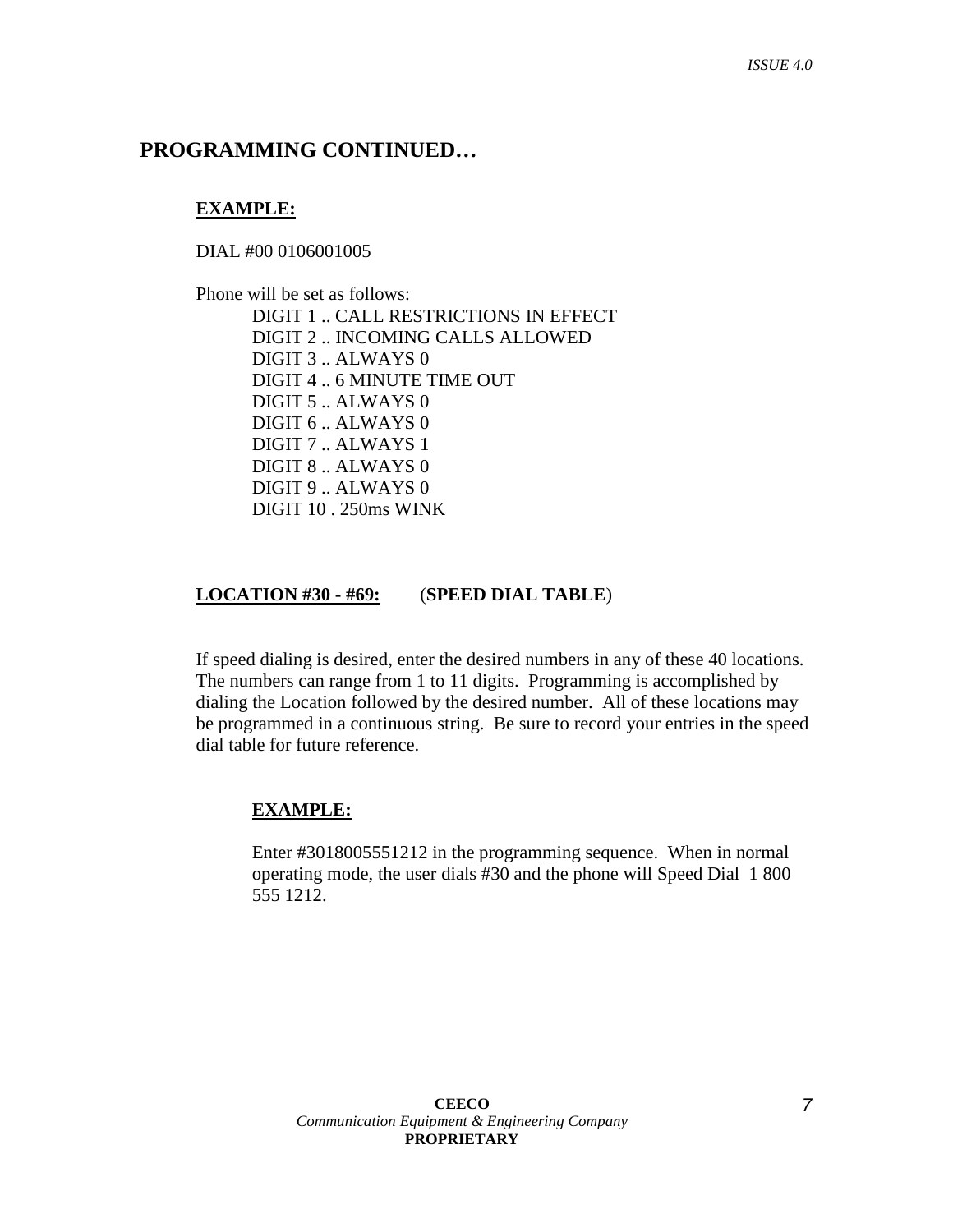## **PROGRAMMING CONTINUED…**

## **LOCATION #70 - #89:** (**CALL RESTRICTIONS OR "ALLOWED" NUMBERS**)

If the phone is intended to restrict certain calling patterns, then it must be programmed to tell it specifically which calls to allow. Enter the allowed numbers in any of these 20 locations. The numbers can range from 1 to 11 digits. Programming is accomplished by entering the Location followed by the allowed call or call pattern. All of these locations may be programmed in a continuous string. Be sure to record your entries in the allowed call table for future reference.

#### **EXAMPLE:**

**NOTE:** The \* (Asterisk) symbol is defined as a wildcard. A wildcard allows any digit (0-9) to be emitted from the keypad.

| #70 0-***-***-***** | Allows all 0 minus and 0 plus calls. |
|---------------------|--------------------------------------|
| #71 1-555-1212      | Allows 1-555-1212 information calls. |
| #72 911             | Allows 911 emergency calls.          |
| #73 1-800-***-***** | Allows 1-800 calls.                  |

**3.7** When programming is finished, return the mini-jumpers to the "OFF" position. Then hang up the phone ("on hook" condition), by pressing the black "CALL " button. The phone is now ready for use.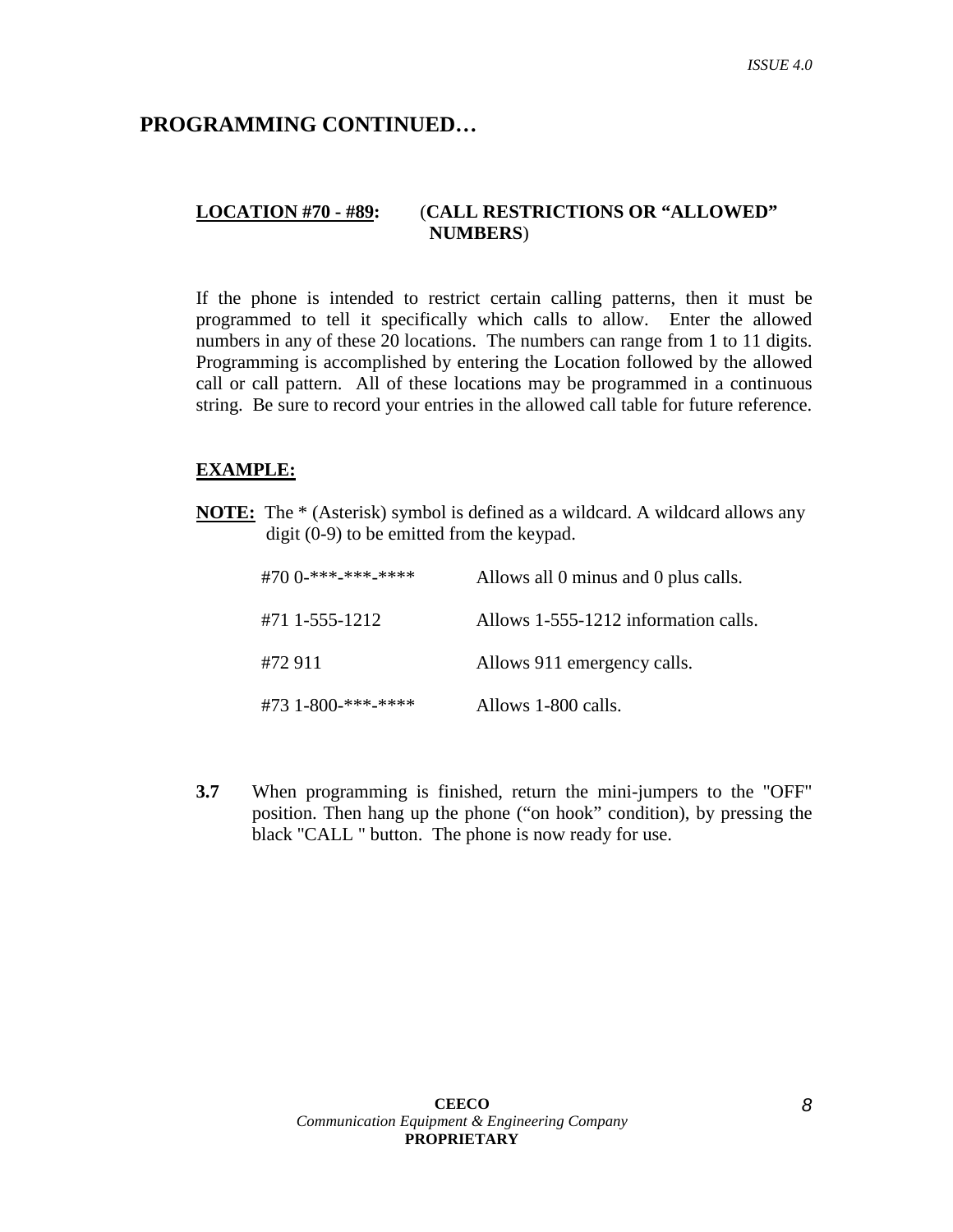#### SPEED DIAL/ALLOWED CALL TABLES  $4.0$

#### **SPEED DIAL TABLE**  $4.1$

| <b>LOCATION NUMBER</b><br>#30 _ - _ _ _ - _ _ _ - _ _ _ _ | LOCATION NUMBER<br>#50 _ - _ _ _ - _ _ _ - _ _ _ _ |
|-----------------------------------------------------------|----------------------------------------------------|
| $#31 - - - - - - - - - - - - -$                           | $#51 - - - - - - - - - - - - -$                    |
| #32 _ - _ _ _ - _ _ _ - _ _ _ _                           | $#52 - - - - - - - - - - - - -$                    |
| $#33$ _ - _ _ _ - _ _ - _ - _ _ _ _                       | $#53$ - - - - - - - - - - - - - -                  |
| #34 _ - _ _ _ - _ _ _ - _ _ _ _                           | #54 _ - _ _ _ - _ _ _ - _ - _ _ _                  |
| #35 _ - _ _ _ - _ _ _ - _ _ _ _                           | #55 _ - _ _ _ - _ _ _ - _ - _ _ _                  |
| $#36 - - - - - - - - - - - - -$                           | $#56 - - - - - - - - - - - -$                      |
| #37 _ - _ _ _ - _ _ _ - _ _ - _ _                         | #57 _ - _ _ _ - _ _ _ - _ - _ _ _                  |
| #38 _ - _ _ _ - _ _ _ - _ _ - _ _                         | #58 _ - _ _ _ - _ _ _ - _ _ - _ _                  |
| #39 _ - _ _ _ - _ _ - _ - _ - _ _ _                       | #59 _ - _ _ _ - _ _ - _ - _ _ _                    |
| #40 _ - _ _ _ - _ _ _ - _ _ _ _                           | #60 _ - _ _ _ - _ _ - _ - _ - _ _ _                |
| $#41 - - - - - - - - - - - - -$                           | $#61$ - - - - - - - - - - - - - -                  |
| #42 _ - _ _ _ - _ _ _ - _ _ _ _                           | $#62 - - - - - - - - - - - - -$                    |
| #43 _ - _ _ _ - _ _ - _ - _ - _ _ _                       | #63 _ - _ _ _ - _ _ - _ - _ - _ _ _                |
| #44 _ - _ _ _ - _ - _ - _ - _ _ _                         | #64 _ - _ _ _ - _ _ - _ - _ - _ _                  |
| #45 _ - _ _ _ - _ _ _ - _ _ _ _                           | #65 _ - _ _ _ - _ _ - _ - _ - _ _ _                |
| #46 _ - _ _ _ - _ _ _ - _ _ _ _ _                         | #66 _ - _ _ _ - _ _ - _ - _ - _ _ _                |
| #47 _ - _ _ _ - _ _ _ - _ - _ _ _                         | #67 _ - _ _ _ - _ _ - _ - _ _ _                    |
| $#48 - - - - - - - - - - - - - -$                         | $#68$ - - - - - - - - - - - - - -                  |
| $#49 - - - - - - - - - - - - - -$                         | #69 _ - _ _ _ - _ _ - _ - _ - _ _ _                |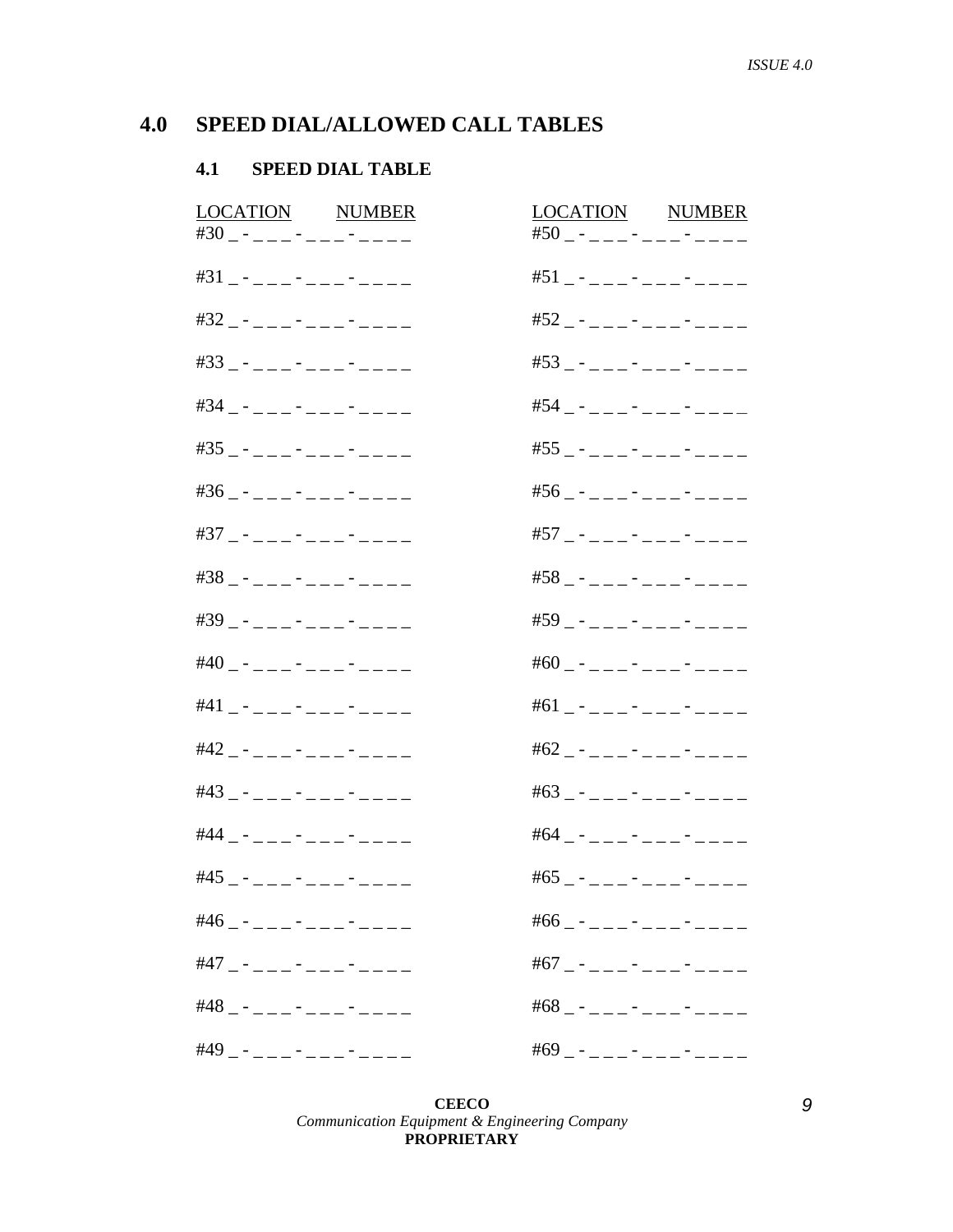## **PROGRAMMING TABLES CONTINUED…**

### **4.2 ALLOWED CALL TABLE**

| LOCATION NUMBER                     | LOCATION NUMBER                       |
|-------------------------------------|---------------------------------------|
| #70 _ - _ _ _ - _ _ - _ - _ - _ _ _ | $#80$ - - - - - - - - - - - - - -     |
| $#71 - - - - - - - - - - - - -$     | $#81 - - - - - - - - - - - - -$       |
| #72 _ - _ _ _ - _ _ _ - _ _ _ _     | $#82 - - - - - - - - - - - - -$       |
| #73 _ - _ _ _ - _ _ _ - _ _ _ _     | $#83 - - - - - - - - - - - - -$       |
| #74 _ - _ _ _ - _ _ _ - _ _ _ _     | $#84 - - - - - - - - - - - - -$       |
| #75 _ - _ _ _ - _ _ _ - _ _ - _ _ _ | $#85$ _ - _ _ _ - _ _ _ - _ _ - _ _ _ |
| #76 _ - _ _ _ - _ _ - _ - _ - _ _   | $#86 - - - - - - - - - - - - -$       |
| #77 _ - _ _ _ - _ _ _ - _ - _ _ _   | $#87 - - - - - - - - - - - - -$       |
| #78 _ - _ _ _ - _ _ - _ - _ - _ _ _ | $#88 - - - - - - - - - - - - -$       |
| #79 _ - _ _ _ - _ _ - _ - _ - _ _ _ | $#89 - - - - - - - - - - - - -$       |

#### EXAMPLE:

| #700-***-***-****                             | #73 1 - 4 11 - _ _ _ - _ _ _ _  |
|-----------------------------------------------|---------------------------------|
| Allows all 0 minus and 0 plus<br>phone calls. | Allows 1411 information calls.  |
| #71 $9 - 11 - - - - - - - - -$                | #74 0 - 8 0 0 - * * * - * * * * |

Allows 911 emergency calls. Allows 0-800 calls if set in the option table

#72 1 - 8 0 0 - \* \* \* - \* \* \* \* #75 \_ - \_ \_ \_ - \_ \_ \_ - \_ \_ \_ \_

Allows 1-800 calls if set in option table.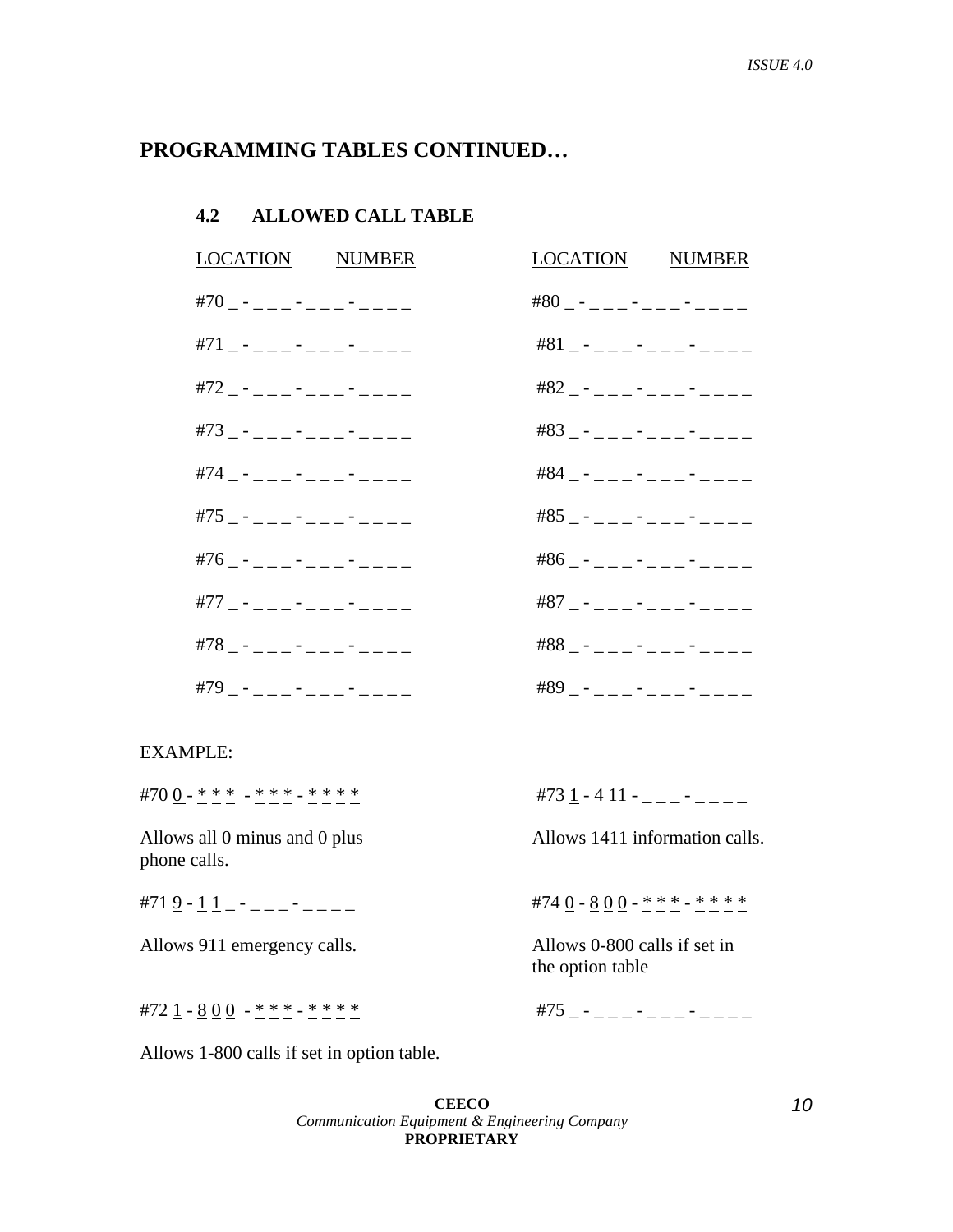## **5.0 OPERATION**

- **5.1** To make a call, press the black "CALL" button located on the front of the phone. When dial tone is received, the transmitter is muted and the phone waits for numbers to be dialed.
- **5.2** After the call is complete, press the "CALL" button again to terminate the call. If user does not press the "CALL" button when he or she is finished using the phone, then the phone will hang-up after detecting a WINK (momentary open) or when the timer times-out, if it was so programmed.
	- **NOTE:** In some cases, a local PBX does not automatically send a wink back as a Central Office would. Some of these PBXs can be programmed to do so. It would be necessary to contact the manufacturer of the PBX.
- **5.3** If digit 1 of Location #00 is "0", then call restrictions are in effect. The numbers that may be dialed are restricted to the numbers entered into Location #70-#89. If the number dialed is not in the Location #70-#89, then the phone gives three tones and drops the line.

If digit 1 of Location #00 is "1", then there are no restrictions and any number may be dialed.

## **6.0 RECOMMENDED TOOLS AND TEST EQUIPMENT**

 DTMF Test Set Volt/Ohm Meter 3/8" Nut Driver 5/16" Nut Driver Flat Blade Screw Driver Security Tool, CEECO Part Number 301-064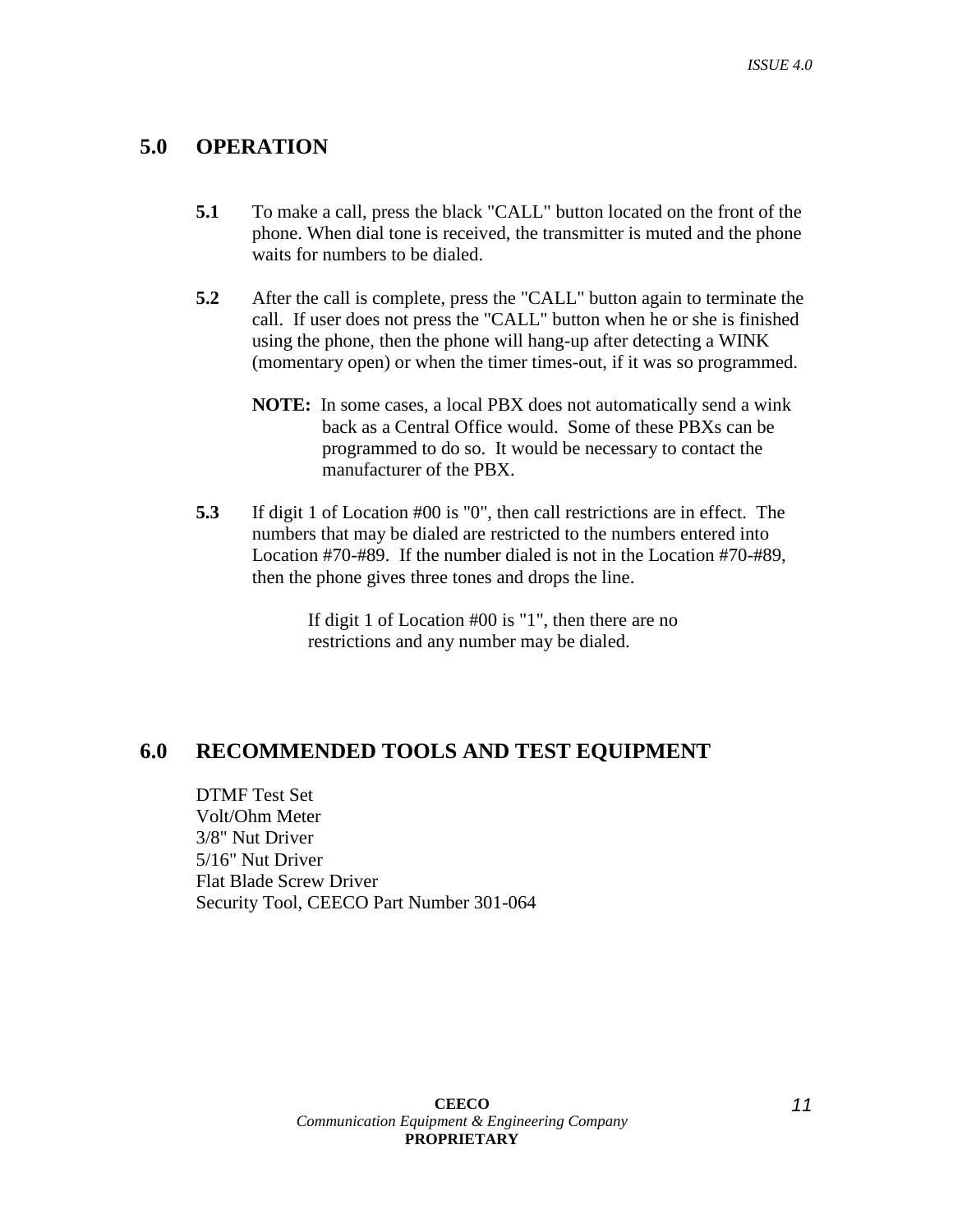## **7.0 INSTALLATION NOTES AND ASSEMBLY INSTRUCTIONS**

- **7.1** Using a 301-064 security tool (sold separately) to remove the four locking screws.
- **7.2** The security tool is for a standard 5/32" button head screw generally used on the framework of the phone booths.
- **7.3** Separate the cover assembly from the Housing.
- **7.4** Run the inside station wire through the Housing and terminate on to the RJ11C modular jack on the housing, as depicted on the following page. This CEECO-provided modular jack must be used, as it contains required over-voltage protection.
- **7.5** The use of a gas tube or carbon station protector is recommended. The station ground should not exceed 50 ohms.
- **7.6** Plug the modular line cord from the PC board into the RJ11C terminal block.
- **7.7** Dress the line cord away from the locking screws and seat the faceplate into the enclosure.
- **7.8** Secure the cover assembly by tightening the security screw.

## **\*\*\*\*\*WARNING\*\*\*\*\***

- **A. Never install telephone wiring during a lightning storm.**
- **B. Never install telephone jacks in wet locations unless the jack is specifically designed for wet locations.**
- **C. Never touch uninsultated telephone wires or terminals unless the telephone line has been disconnected at the network interface.**
- **D. Use caution when installing or modifying telephone lines.**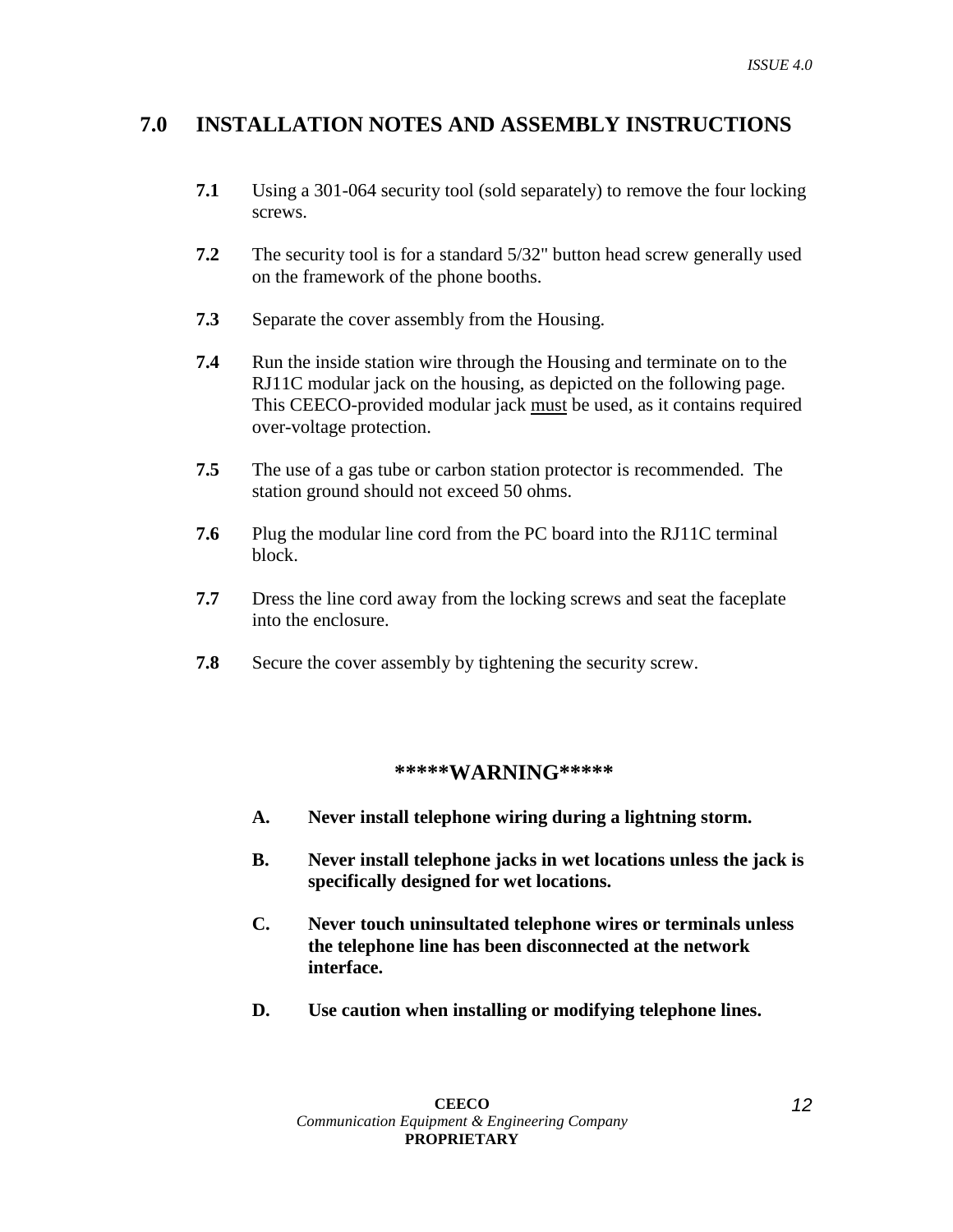## **8.0 OVER-VOLTAGE PROTECTION DIAGRAM**



## **9.0 TESTING**

| Action:   | Connect the phone to a working phone line.<br>Press the black "CALL" button.                                   |
|-----------|----------------------------------------------------------------------------------------------------------------|
| Reaction: | Dial tone                                                                                                      |
| Action:   | Dial a number.                                                                                                 |
| Reaction: | The called party answers.<br>A normal speakerphone conversation is allowed.                                    |
| Action:   | Finish the conversation.<br>Press the "CALL" button, or wait until time-out occurs<br>(if programmed as such). |
| Reaction: | The call is terminated.                                                                                        |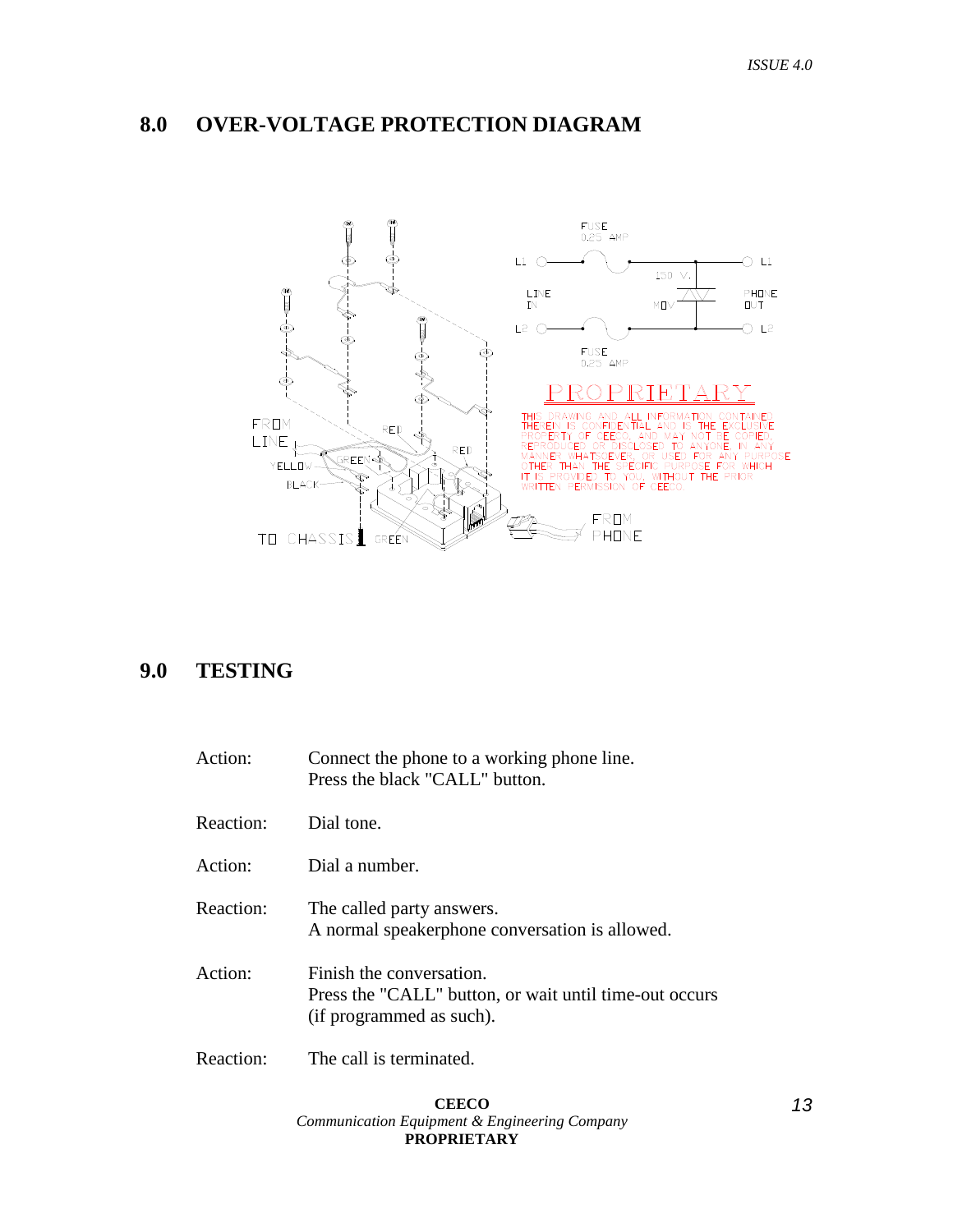## **10.0 SPECIFICATIONS**

| <b>INPUT POWER:</b>     | C.O. Line powered                                |  |  |
|-------------------------|--------------------------------------------------|--|--|
| <b>LOOP CURRENT:</b>    | 30mA minimum 80mA Maximum                        |  |  |
| <b>IMPEDANCE:</b>       | $600 \text{ ohms}$                               |  |  |
| SIGNALING:              | <b>DTMF</b>                                      |  |  |
| <b>OUTPUT:</b>          | -2.0dbm to -0dbm                                 |  |  |
| ENVIRONMENTAL:          | Temperature 0oC to 50oC<br>Humidity 20%-90%      |  |  |
| <b>TELEPHONE PANEL:</b> | Stainless Steel (14ga)                           |  |  |
| <b>DIMENSIONS:</b>      | 7 1/2" Wide x 21" High x 4 1/8" Deep             |  |  |
| <b>MOUNTING:</b>        | Standard Coinless Public telephone foot<br>print |  |  |
| WEIGHT:                 | 15 lb.                                           |  |  |
| RINGER EQUIVALENCY:     | 0.4A                                             |  |  |
| <b>TYPE JACK:</b>       | RJ11C                                            |  |  |
| UL LISTED NO.:          | 6OF5                                             |  |  |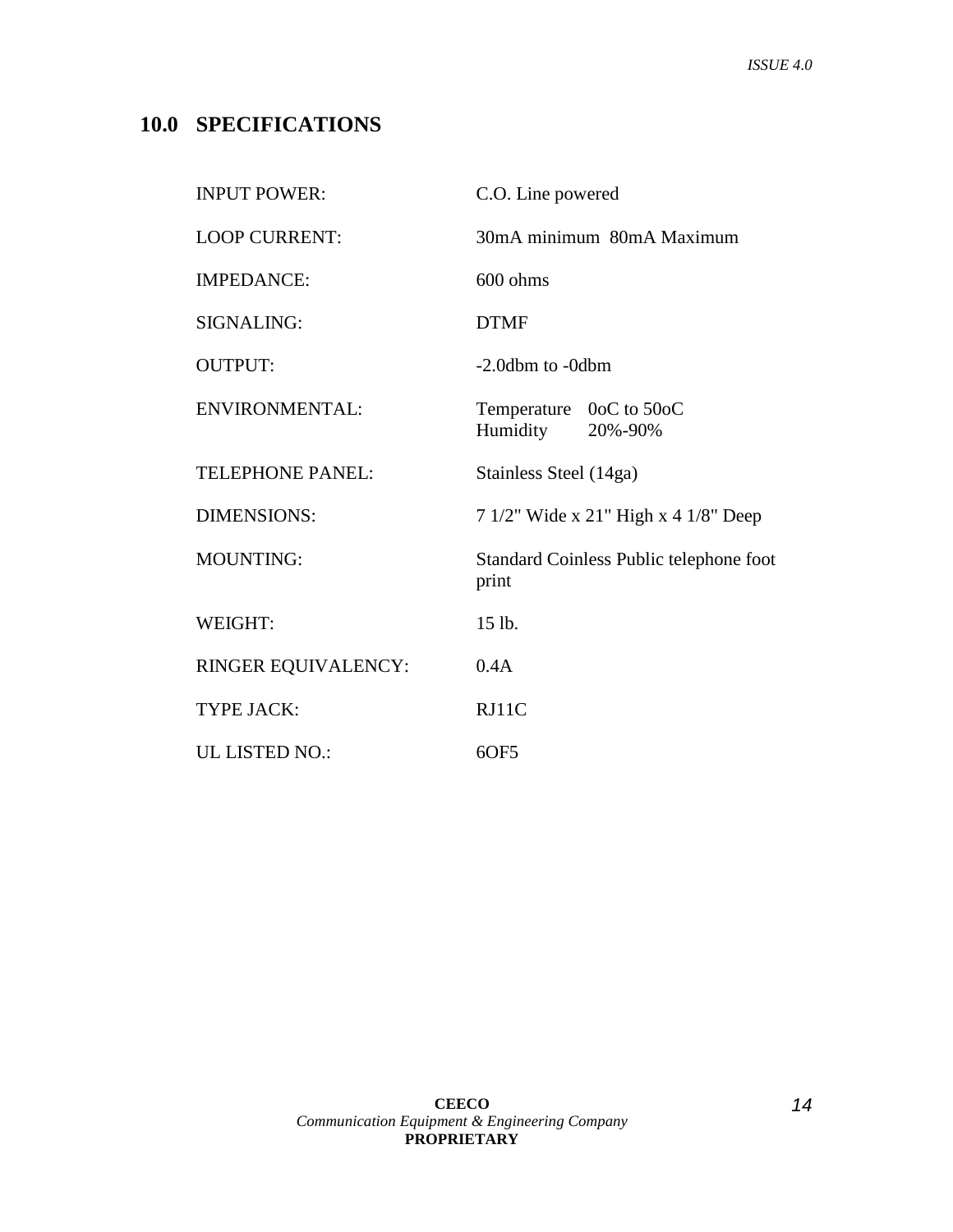## **11.0 PARTS LIST**

|              | <b>QUANTITY PART NUMBER</b> | <b>DESCRIPTION</b>                   |
|--------------|-----------------------------|--------------------------------------|
| $\mathbf{1}$ | 301-030                     | <b>INSTRUCTION CARD KIT</b>          |
| $\mathbf{1}$ | 301-012                     | <b>OUTER COVER LOCKING SCREW</b>     |
| $\mathbf{1}$ | 301-018                     | <b>MODULAR LINE CORD</b>             |
| $\mathbf{1}$ | $SSC-501-F$                 | STAINLESS STEEL OUTER COVER          |
| $\mathbf{1}$ | 301-039                     | <b>NUMBER WINDOW</b>                 |
| $\mathbf{1}$ | 301-040                     | <b>NUMBER CARD</b>                   |
| $\mathbf{1}$ | 301-051                     | <b>BACK PLATE</b>                    |
| $\mathbf{1}$ | 301-052                     | <b>RUBBER GROMMET</b>                |
| 1            | 301-054                     | MODULAR CONNECTOR (RJ11C)            |
| $\mathbf{1}$ | 391-017                     | <b>KEYPAD CABLE</b>                  |
| $\mathbf{1}$ | 600-SPK                     | <b>CIRCUIT BOARD WITH MICROPHONE</b> |
| $\mathbf{1}$ | 14123                       | <b>SPEAKER</b>                       |
| $\mathbf{1}$ | 705-110                     | <b>CONNECTORIZED KEYPAD</b>          |
| $\mathbf{1}$ | 951-001                     | MOMENTARY PANEL SWITCH               |
| 2            | 321-016                     | <b>SECURITY SCREW</b>                |

## **ACCESSORIES**

|  | 301-064 | Security Tool |
|--|---------|---------------|
|--|---------|---------------|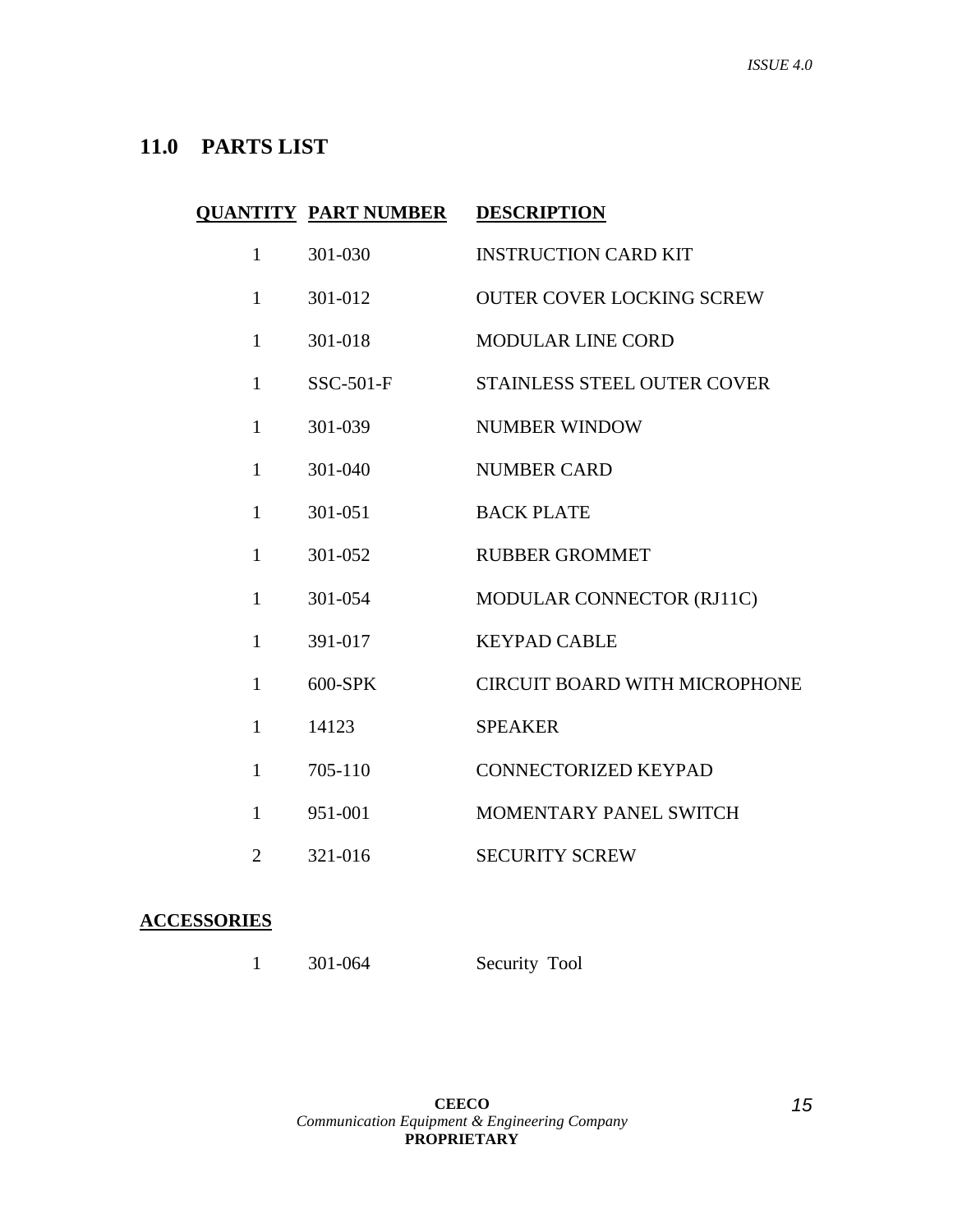## **12.0 FCC NOTICE**

#### **12.1 FCC REGISTRATION AND REPAIR INFORMATION**

Your new telephone has been registered with the Federal Communication Commission (FCC) in accordance with Part 68 of its rules. The FCC requires that you be advised of certain requirements involving the use of this telephone.

## **12.2 CONNECTION WITH THE NATIONWIDE TELEPHONE NETWORK**

The FCC requires that you connect this telephone to the Nationwide Telephone Network through a registered jack provided by the Telephone Company in your area. This jack is a modular outlet, which you can order from your local telephone company.

## **12.3 NOTIFICATION TO THE TELEPHONE COMPANY**

Before connecting this telephone, the FCC requires that you notify your local telephone company business office. The number is in the front of your phone book.

Tell them:

The "line" to which you will connect the telephone (that is, your phone number) and the telephone's FCC registration number and ringer equivalence number. These numbers are listed in Section 11.00.

The FCC further requires that you notify your local telephone company when permanently disconnecting this telephone*.*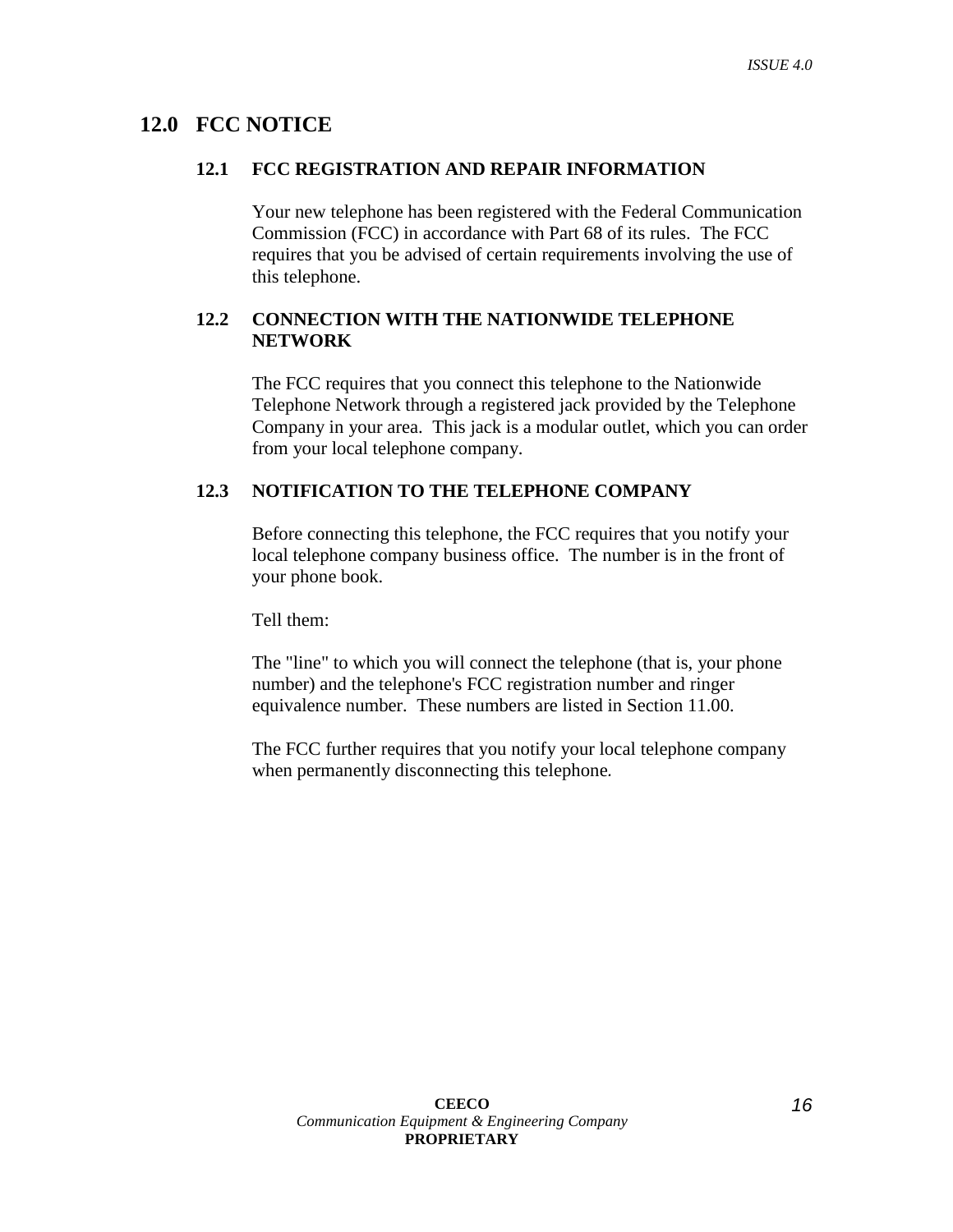## **13.0 REPAIR AND RETURN INFORMATION**

#### **13.1 WARRANTY REPAIR**

Any device returned requiring warranty service; repair or credit must be accompanied with a "Return Material Authorization" (RMA) FORM. It must include return shipping instructions, original purchase order number and special marking instruction. A description of the trouble observed must be attached to the defective unit. This information must be inside the shipping container.

#### **13.2 DIRECT ALL INQUIRES TO:**

## **CEECO**

Repair Department 519 SW Park Street Okeechobee, FL 34972

(863) 357-0798 Voice (863) 357-0006 Fax

#### **13.3 NON-WARRANTY REPAIR**

CEECO will repair equipment out of warranty for a set charge plus parts. The customer must pay the shipping costs both directions.

## **13.4 RETURN FOR CREDIT**

Material may be returned for credit only with prior approval. Material authorized for return is subject to a 15% restocking charge based on the manufacturer's list price Return RMA must be requested no later than 30 days after original shipment.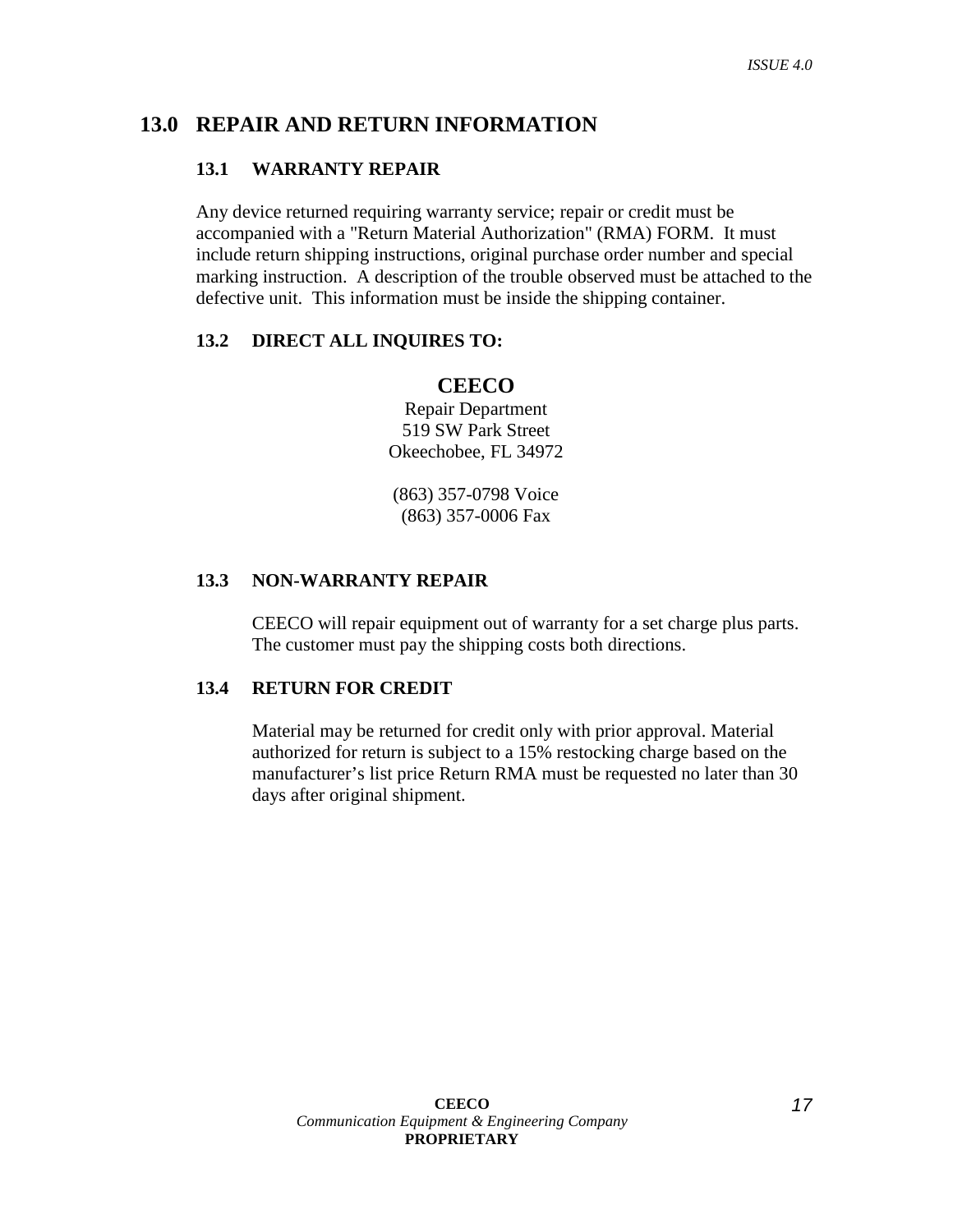## **14.0 WARRANTY POLICY**

#### **14.1 GENERAL**

CEECO products are guaranteed to be free of defects in material and workmanship for a period of 365 days from the date of original purchase. CEECO's obligation under this warranty is limited to repair or replacement of any part found to be defective by CEECO. Under no circumstances shall CEECO be liable for loss, damage, cost of repair or consequential damages of any kind, which have been caused by neglect, abuse, act of God or improper operation of equipment. This warranty is limited to the value of material only.

### **14.2 PRINTED CIRCUIT BOARDS**

Printed circuit boards should not be repaired in the field. If a unit is found to be faulty, replace it with another unit and return the faulty unit to CEECO for repair. Modifications by any one other than CEECO will void the warranty.